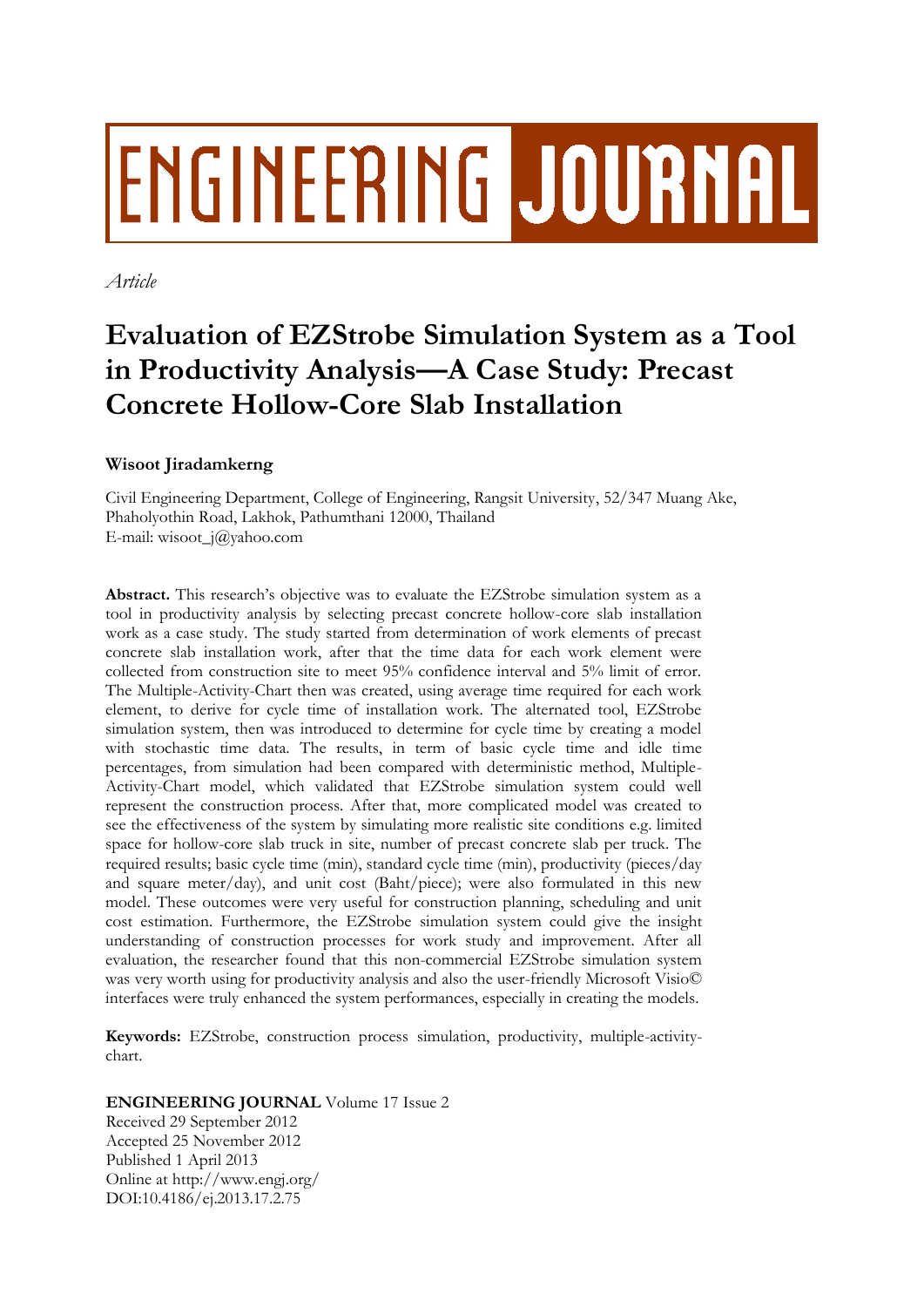#### **1. Introduction**

In a construction project, there were many parties involved such as owner, designer, construction management, and contractor. The nature of construction business was very competitive and all parties had to improve themselves all the time to find a place to stand, especially the contractor.

The contractors had to win in bidding to get the project. So, most of them try to keep their competitiveness in the industry, and the productivity of their construction team was one of crucial factors to their cost. There were many questions came up to contractor that how well was their productivity and how much was the real unit cost of the construction works. Knowing their actual productivity will be the basis for unit cost analysis and, in the same time, for productivity improvement for better, easier construction method, and of course lower cost.

#### **2. Objectives**

This research's objective was to evaluate the EZStrobe simulation system as a tool in productivity analysis by selecting precast concrete hollow-core slab installation work as a case study. The outcomes from EZStrobe will be compared to the conventional deterministic method, Multiple-Activity-Chart, in various aspects. After that, more complicated model was created to see the effectiveness of the system by simulating more realistic site conditions to reflect actual productivity and unit cost.

#### **3. Method and Results**

The construction productivity standard in Thailand was still not well established. Lacking of the data makes professional engineer turns to data from overseas [1] even though there exists some errors according to variations of working condition.

Some contractors in Thailand had their own collected productivity from in-house construction crews, while researchers in construction industry applied more theoretical methods to determine it [2]. The productivity analysis could be done by determination of cycle time of the construction operation by two different approaches [3] firstly, deterministic, which the calculations could be done in algebraic method; secondly, stochastic approach which taking into account the probability distribution of time duration of each work element in the studied construction operation.

#### **3.1. Determination of Cycle Time by Deterministic Method**

For this study, we select Installation works of precast concrete hollow-core slab sizing of  $200$ mm  $\times$   $900$ mm × 8.00m as a case study. The data were collected from 6-storey building project in Pathumthani province of Thailand. The installation works were broken in to 5 work elements as shown in Fig. 1 for time study purposes.

The 36 samples of time duration of each work element were collected in order to meet 95% confidence interval and within 5% limit of error, which was validated with Eq. (1), assuming that the distribution of time duration follow normal distribution. The average time duration of each work element in Table 1 were used in creating the Man-Machine Chart [4] or Multiple-Activity-Chart (MAC) as shown in Fig. 2.

$$
N = \left[\frac{\frac{k}{s} \times \sqrt{n' \Sigma x_i^2 - \left(\Sigma x_i\right)^2}}{\Sigma x_i}\right]^{2}
$$
\n(1)

Provided that *N*: Required number of samples (must equal or less than *n'*), *n'*: Actual number of sample, *k*: the standard score from Normal curve for 95% confidence (1.96), *s*: Limit of error (0.05).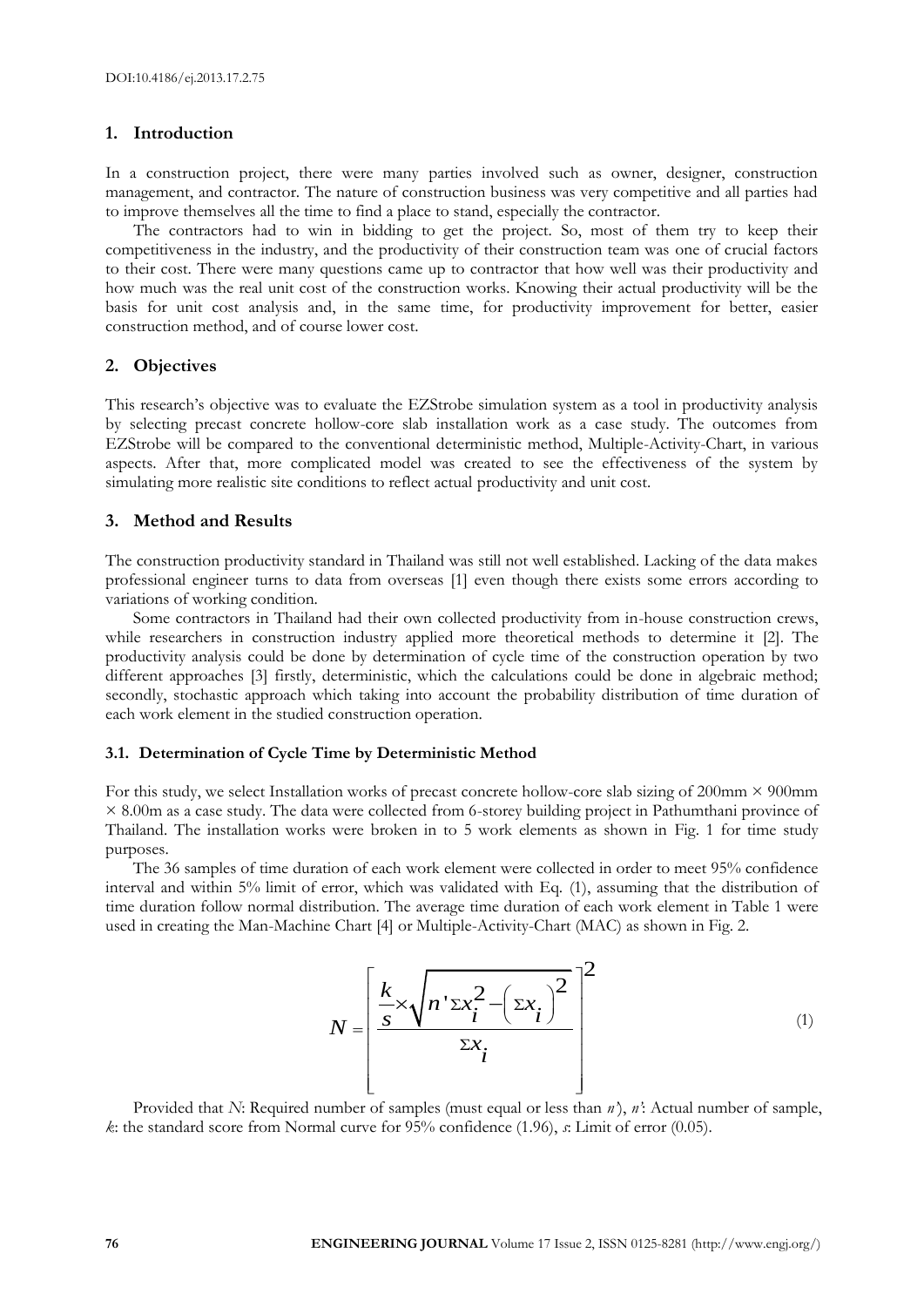| Item           | Work<br>element                                 |                                                                                                                  | Start point                             |                                                                                                             | End point                                      |
|----------------|-------------------------------------------------|------------------------------------------------------------------------------------------------------------------|-----------------------------------------|-------------------------------------------------------------------------------------------------------------|------------------------------------------------|
| 1              | Attach<br>sling                                 | When crane<br>holds sling with<br>hooks over the<br>HCS on<br>truck, and ready<br>for woker A to<br>attach sling |                                         | Crane lifts the<br>HCS on truck<br>till the sling is<br>fully strected                                      | 32kHz / SOUND1<br>11:08                        |
| $\overline{2}$ | <b>Lift HCS</b><br>to<br>floor                  | When crane lifts<br>the HCS on<br>installation truck till the<br>sling is fully<br>strected                      | 32kHz/SOUND1<br>05811808                | <b>Lifted HCS</b><br>stops over the<br>installation point<br>on the floor                                   | S2KR/SOUND1<br>TC 06:19:24                     |
| 3              | Put HCS<br>$\sin$ to<br>position                | When lifted<br><b>HCS</b> stops<br>over the<br>installation point<br>on the floor                                | S2KH/SOUND<br>27.11.<br>10:<br>06:19:24 | HCS is put in to<br>position and the<br>sling start<br>sagging                                              | 32kHz/SOUND1<br>27.11.000<br>TC 10804807       |
| 4              | Detach<br>sling                                 | When HCS is<br>put in to<br>position and the<br>sling start<br>sagging                                           | 32kHz / SOUND1<br>27 .<br>TC 10804807   | Sling is pulled<br>out and<br>becomes lossen<br>over HCS                                                    | 32KHz/SOUND1<br>S <sub>F</sub><br>TC 10: 17:18 |
| 5              | Crane<br>swing<br>back to<br>HCS truck over HCS | When sling is<br>pulled out and<br>becomes lossen                                                                | 32kHz/SOUND1<br>SP<br>TC 10:17:1        | Crane holds<br>sling with hooks<br>over the HCS<br>on truck, and<br>ready for<br>woker A to<br>attach sling | 2KHz / SOUND                                   |

Remark: HCS = Precast concrete hollow-core slab

Fig. 1. Work elements of hollow-core slab installation works with start and end point for time study.

From Fig. 2, the cycle time of precast concrete slab installation work was then marked in the MAC, which was equal to 195 seconds, when the process was in steady state.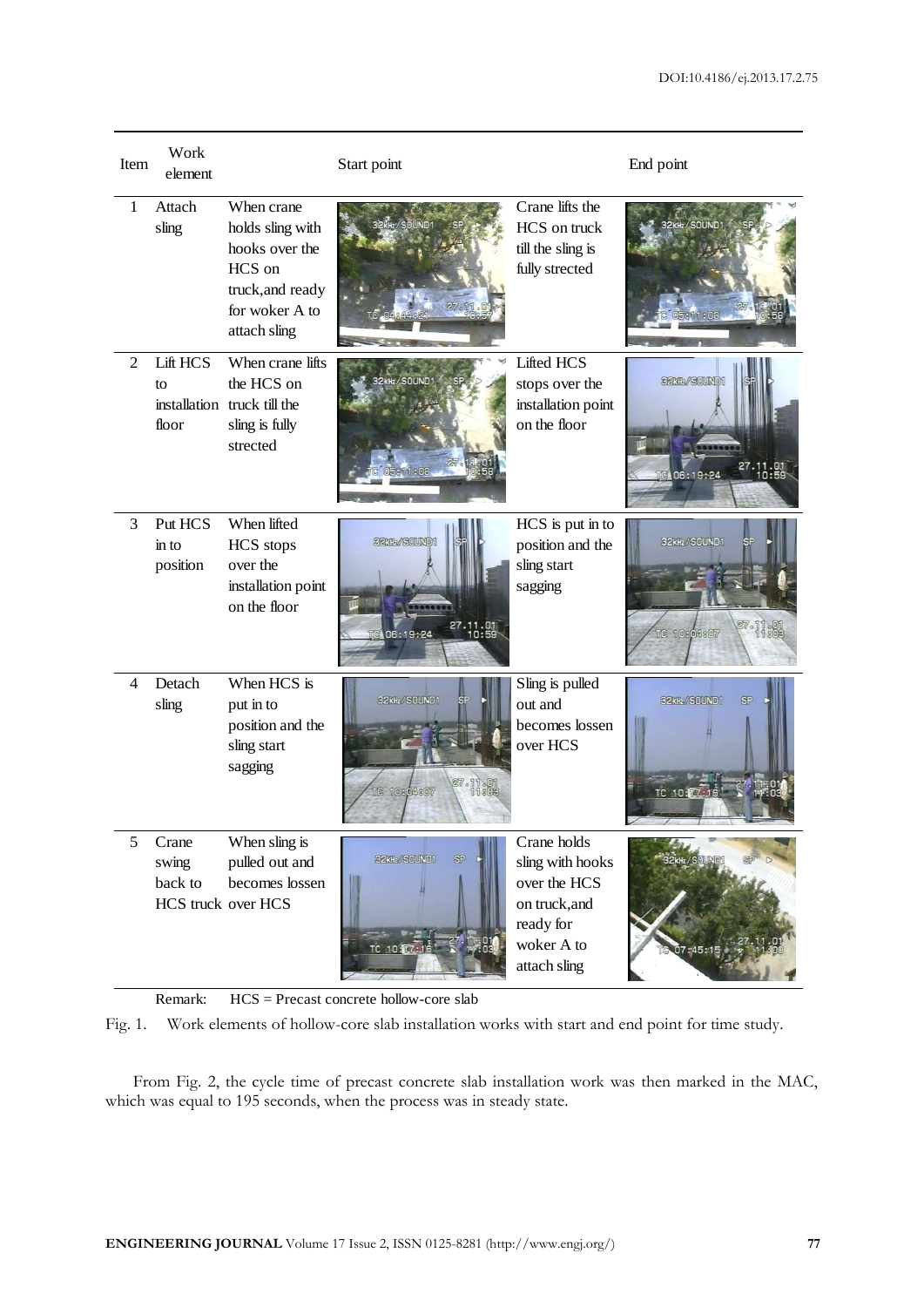| Item |                                      | Work element                                                                                             |                                                                                                     | Average<br>cycle time | Average<br>cycle time |
|------|--------------------------------------|----------------------------------------------------------------------------------------------------------|-----------------------------------------------------------------------------------------------------|-----------------------|-----------------------|
|      | Name                                 | Start point                                                                                              | End point                                                                                           | (minute)              | (second)              |
| 1    | Attach sling                         | When crane holds sling<br>with hooks over the HCS<br>on truck, and ready for<br>worker A to attach sling | Crane lifts the HCS on<br>truck till the sling is fully<br>stretched                                | 0.43                  | 26                    |
| 2    | Lift HCS to<br>installation<br>floor | When crane lifts the HCS<br>on truck till the sling is<br>fully stretched                                | Lifted HCS stops over<br>the installation point on<br>the floor                                     | 1.39                  | 84                    |
| 3    | Put HCS in to<br>position            | When lifted HCS stops<br>over the installation point<br>on the floor                                     | HCS is put in to position<br>and the sling start<br>sagging                                         | 0.39                  | 23                    |
| 4    | Detach sling                         | When HCS is put in to<br>position and the sling start<br>sagging                                         | Sling is pulled out and<br>becomes loosen over<br><b>HCS</b>                                        | 0.25                  | 15                    |
| 5    | Crane swing<br>back to HCS<br>truck  | When sling is pulled out<br>and becomes loosen over<br><b>HCS</b>                                        | Crane holds sling with<br>hooks over the HCS on<br>truck, and ready for<br>worker A to attach sling | 0.79                  | 47                    |

Table 1. Average cycle time of each work element of hollow-core slab installation works.

*Remark: HCS = Precast concrete hollow-core slab*



Fig. 2. Multiple-Activity-Chart showing cycle time of hollow-core slab installation.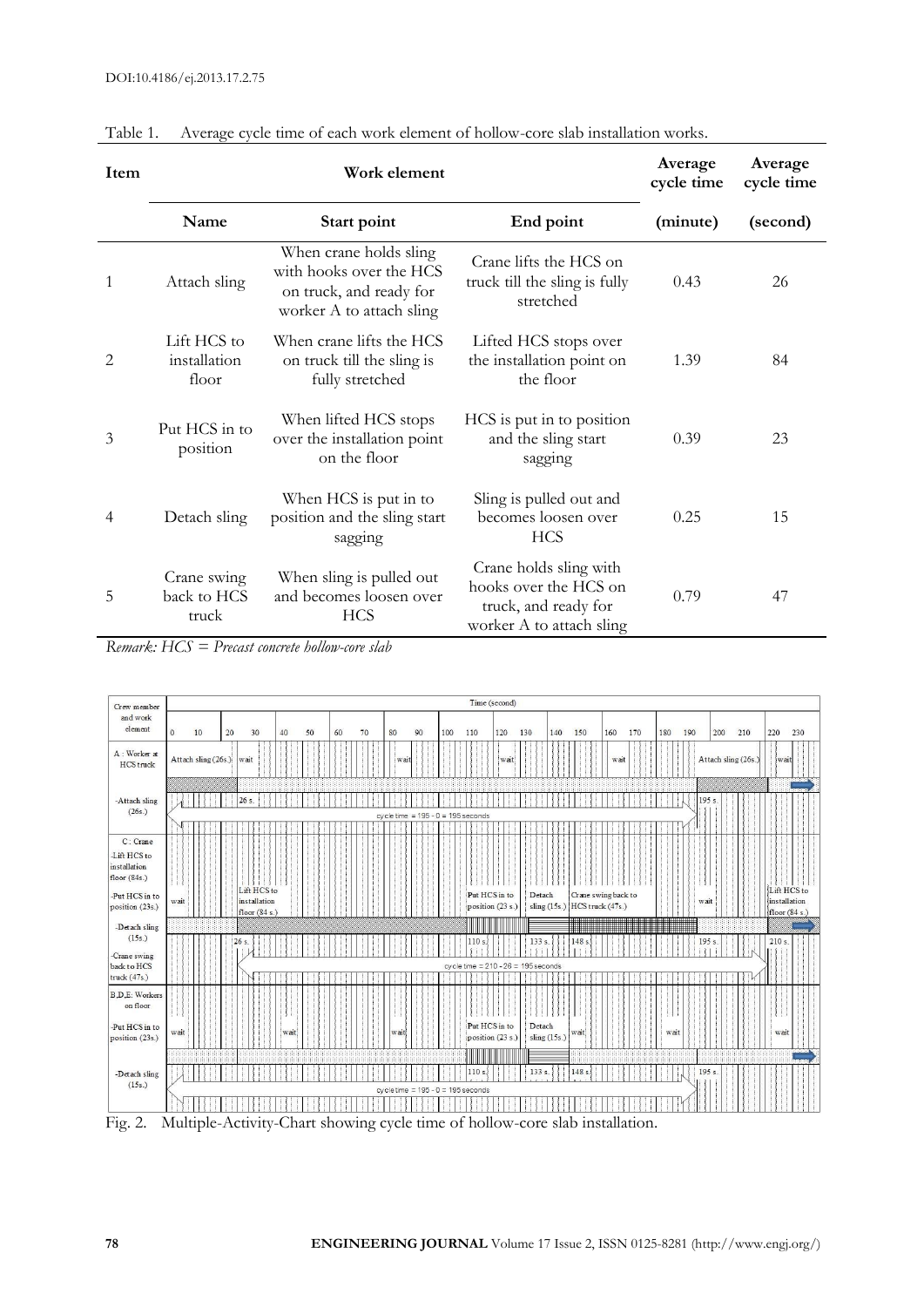#### **3.2. Determination of Cycle Time by Stochastic Method**

The above cycle time from MAC model simply used average durations of each work element in preparation, which did not take into account the variation of time durations. This shortcoming had been solved by designing of simulation system with stochastic approach. Many simulation systems were developed for construction work e.g. Visual SimNet [5], CYCLONE [6], and more advanced one as EZStrobe [7] which was designed to use simple interfaces as Microsoft Visio (© Microsoft Inc.) in creating a simulation model and transition to more advance tools STROBOSCOPE [8].

| <b>Elements</b> | Function                                                                                                               | Parameter                                                                                                    | Description |
|-----------------|------------------------------------------------------------------------------------------------------------------------|--------------------------------------------------------------------------------------------------------------|-------------|
| Queue           | Holds idle resource until used                                                                                         | 1) Que name<br>2) Number of Resources                                                                        | QueName     |
| Combi           | Constrained activity that can start<br>whenever required resources are available                                       | 1) Combi name<br>2) Probability<br>distribution density<br>function                                          | CombiName   |
| Normal          | An activity that is not constrained and that<br>can start whenever a preceding activity is<br>complete                 | 1) Normal name<br>2) Probability<br>distribution density<br>function                                         | NormalName  |
| Fork            | A probabilistic element to randomly select<br>the path to follow                                                       | N/A                                                                                                          |             |
| Link            | Connects different activities and queues                                                                               | 1) Condition necessary<br>for the successor activity<br>to start<br>2) Number of resources<br>to be consumed |             |
| Fusion Queue    | Break up a complex model into several<br>pages, is assumed to be the same as the<br>ordinary queue the are named after | N/A                                                                                                          | QueName     |

| Table 2. |  | The main components of EZStrobe. |
|----------|--|----------------------------------|
|          |  |                                  |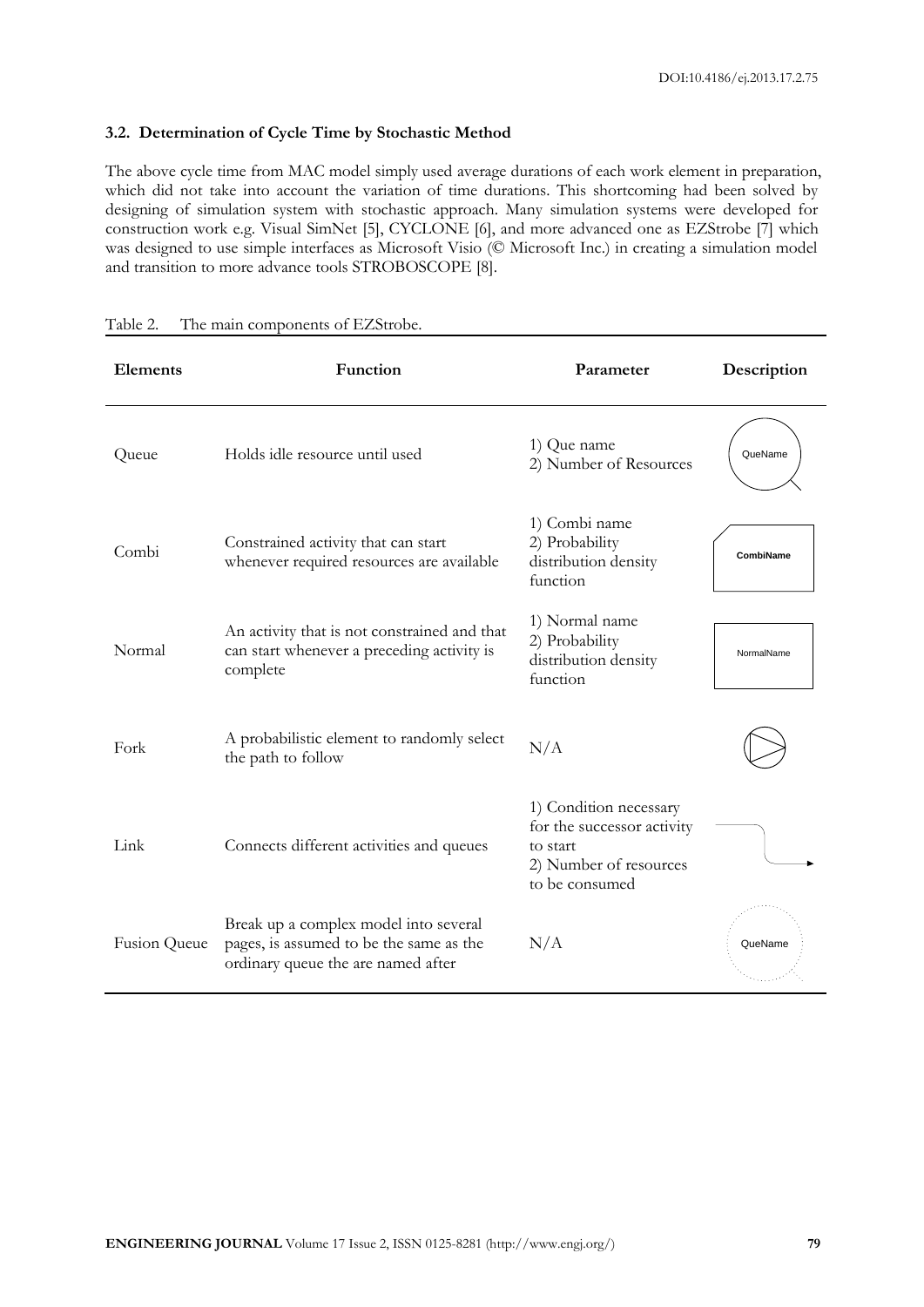| Item                        | Name                           | Proability distribution function |
|-----------------------------|--------------------------------|----------------------------------|
| 1                           | Attach sling                   | TRIA(0.3, 0.463, 0.58)           |
| $\mathcal{D}_{\mathcal{L}}$ | Lift HCS to installation floor | NORM(1.39, 0.0973)               |
| 3                           | Put HCS in to position         |                                  |
| 4                           | Detach sling                   | NORM(0.389, 0.0778)              |
| 5                           | Crane swing back to HCS truck  | TRIA(0.19, 0.261, 0.31)          |
|                             |                                | TRIA(0.42, 0.845, 1.09)          |

Table 3. Probability distribution functions of each work element.

The main components of EZStrobe were the Queue, Combi, Normal, Fork, and Link elements. These components had their own function, parameter, and description as shown in Table 2. The researcher used these elements to draw Activity Cycle Diagrams (ACDs) for representing any construction operation or process for simulation.

The Combi and Normal component in EZStrobe ACDs contained probability distribution functions of time durations. So, the time data of each activity had to be tested with statistic software package for the best fitted probability distribution function as shown in Table 3.



Fig. 3. EZStrobe ACDs showing installation works of 36 pieces of hollow-core slab.

The data in Table 3 had been input to EZStrobe as shown in Fig. 3, assigning that there were 36 pieces of hollow-core slab to be installed according to the number data collected. The results from simulation model showed that average cycle time was 3.26 minutes comparing to MAC's result of 3.25 minutes (195 seconds); the percentages of idle time of each crew member were nearly the same as shown in Table 4, but for the crane, there was no idle time shown from EZStrobe which was different from MAC model.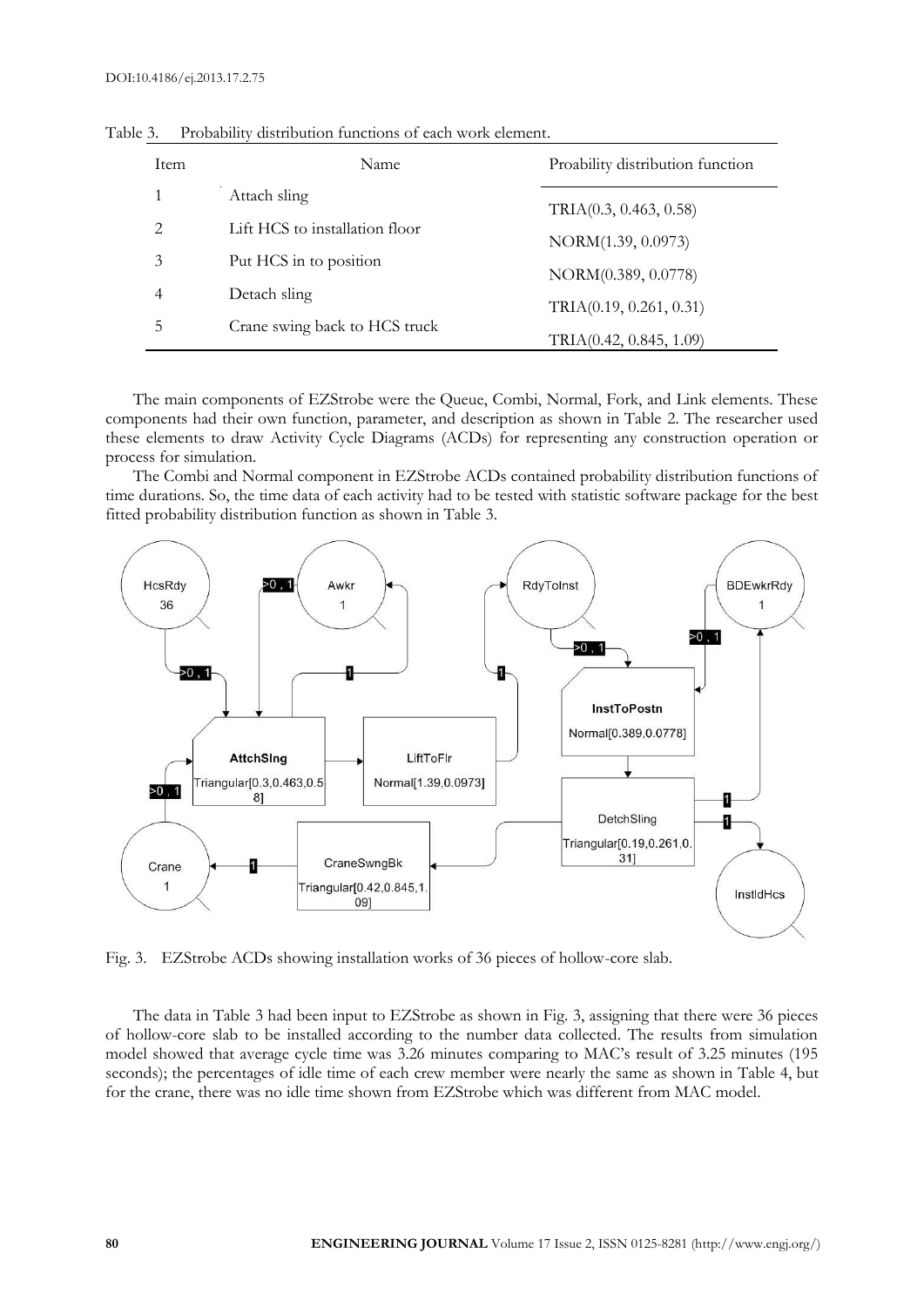| Item          | <b>Results</b>                               | unit          | MAC model | <b>EZStrobe</b> |
|---------------|----------------------------------------------|---------------|-----------|-----------------|
|               | Cycle time for installation per piece of HCS | minute        | 3.25      | 3.26            |
| $\mathcal{L}$ | Percentage of idle time                      |               |           |                 |
| 2.1           | A : Worker at HCS truck                      | $\frac{0}{0}$ | 86.67%    | 86.00%          |
| 2.2           | B,D,E: Workers on floor                      | $\frac{0}{0}$ | $80.51\%$ | 81.00%          |
| 2.3           | C:Crane                                      | $\frac{0}{0}$ | $7.69\%$  | $0.00\%$        |

Table 4. Comparison of results from MAC model and EZStrobe model.

This was because of EZStrobe did not consider the waiting time of crane for worker A to attach sling as idle time, since the crane was not in the QueName "Crane" throughout the operation. The outcomes above indicated that EZStrobe simulation model could well represent the processes of construction work and gave us more insight understanding of them.

#### **3.3. Application of EZStrobe Simulation System for Productivity and Unit Cost Analysis**

The simulation model that could represent real life construction conditions was the ideal objective of the researcher. In this case study, the researcher found out that the parking area for hollow-core slab truck was limited to only one truck at a time, and other arrived hollow-core slab trucks had to wait outside nearby the site. In this situation, after hollow-core slab in the first truck had been installed, the crew had to wait for the empty truck to move out (1.80 minutes) and the new hollow-core slab truck to get in place (2.20 minutes).

The hollow-core slab truck could carry 10 pieces of hollow-core slab per trip, and total 11 trips were required for this case study floor area. So, the researcher decided to add extra ACDs for truck entering and moving out of the parking area; the total number of truck was 11, and each of them carried 10 pieces of hollow-core slab, which could be drawn as shown in Fig. 4.

The required results from running simulation could be reported by adding boxes of "Parameter" and "Result" as shown in the top right and bottom of Fig. 4. In the "Parameter" boxes, the number of truck was represented by variable "nHcsTrk", cost per hour of crane was 800 Baht and of all workers (A,B,D,E) was 200 Baht, so we could change these numbers to see what-if scenarios. For the "Result" box, we could enter calculation formulas for the results required e.g. Basic cycle time of hollow-core slab installation (minutes), Standard cycle time (minutes), Productivity (pieces/day), Productivity (square meter/day), and Unit Cost (Baht/piece).

As the basic cycle time of a construction operation would be the basis for productivity and unit cost estimation. In real life, the basic cycle time could not be used directly to analyze for productivity, since the workers should have some relaxation and contingency allowances [9]. In this case, estimated allowances were shown in Table 5 according to working conditions. Then, the productivity and unit cost could be determined for further usages.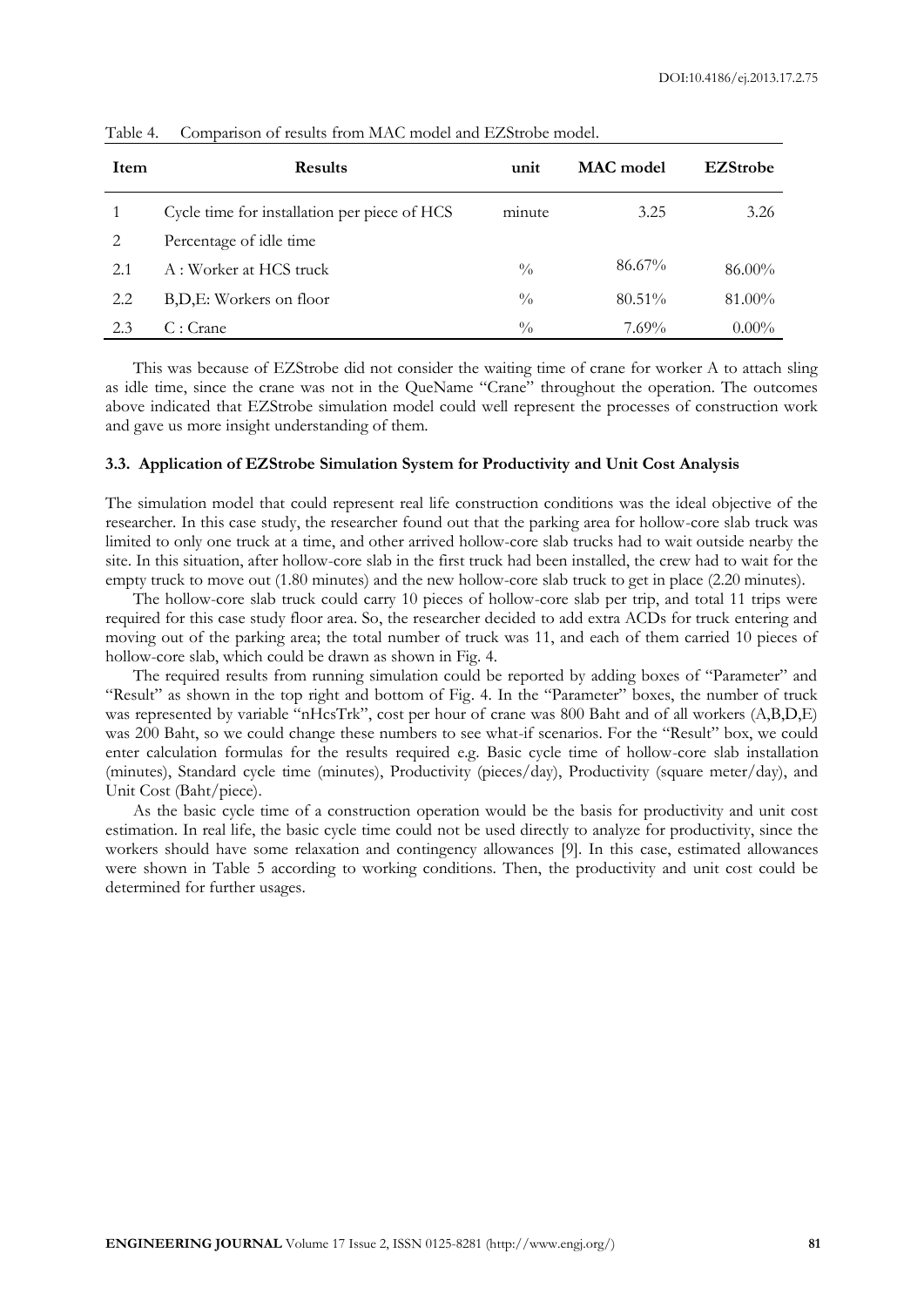

| BasicCT | Basic cycle time of HCS instaalation (min) | SimTime/InstIdHcs.CurCount |
|---------|--------------------------------------------|----------------------------|
| StdCT   | Standard cycle time                        | BasicCT*1.27               |
| Prod    | Productivity (Daily output)                | 480/StdCT                  |
| UCost   | Unit Cost (Baht/pcs)                       | (CraneCst+ABDEcst)*8/Prod  |

Fig. 4. EZStrobe model for hollow-core slab installation with more realistic site conditions.

|  | Table 5. Estimated relaxation and contingency allowances from site conditions [9]. |  |  |  |  |
|--|------------------------------------------------------------------------------------|--|--|--|--|
|  |                                                                                    |  |  |  |  |

| <b>Item</b>  | Relaxation allowances          | $\frac{0}{0}$ |  |
|--------------|--------------------------------|---------------|--|
| $\mathbf{1}$ | Fixed allowance                | $8.0\%$       |  |
| 2            | Effort and dexterity           | $6.0\%$       |  |
| 3            | Posture                        | $0.0\%$       |  |
| 4            | Fatigues                       | $6.0\%$       |  |
| 5            | Visual                         | $0.0\%$       |  |
| 6            | <b>Noise</b>                   | $2.0\%$       |  |
| 7            | Concentration                  | $0.0\%$       |  |
| 8            | Working condition              | $0.0\%$       |  |
|              | Total                          | $22.0\%$      |  |
|              | Add for contingency allowances | 5.0%          |  |
|              | Total allowances               | $27.0\%$      |  |

The analysis results shown in Fig. 5 explained that the effect of limited truck parking area makes the basic cycle time in this case longer than the earlier model. The standard cycle time was derived by adding 27% allowances to basic cycle time, and productivity was calculated based on 8-hour working day. These productivity figures would be very useful for planning and scheduling works, and also reflect the unit cost,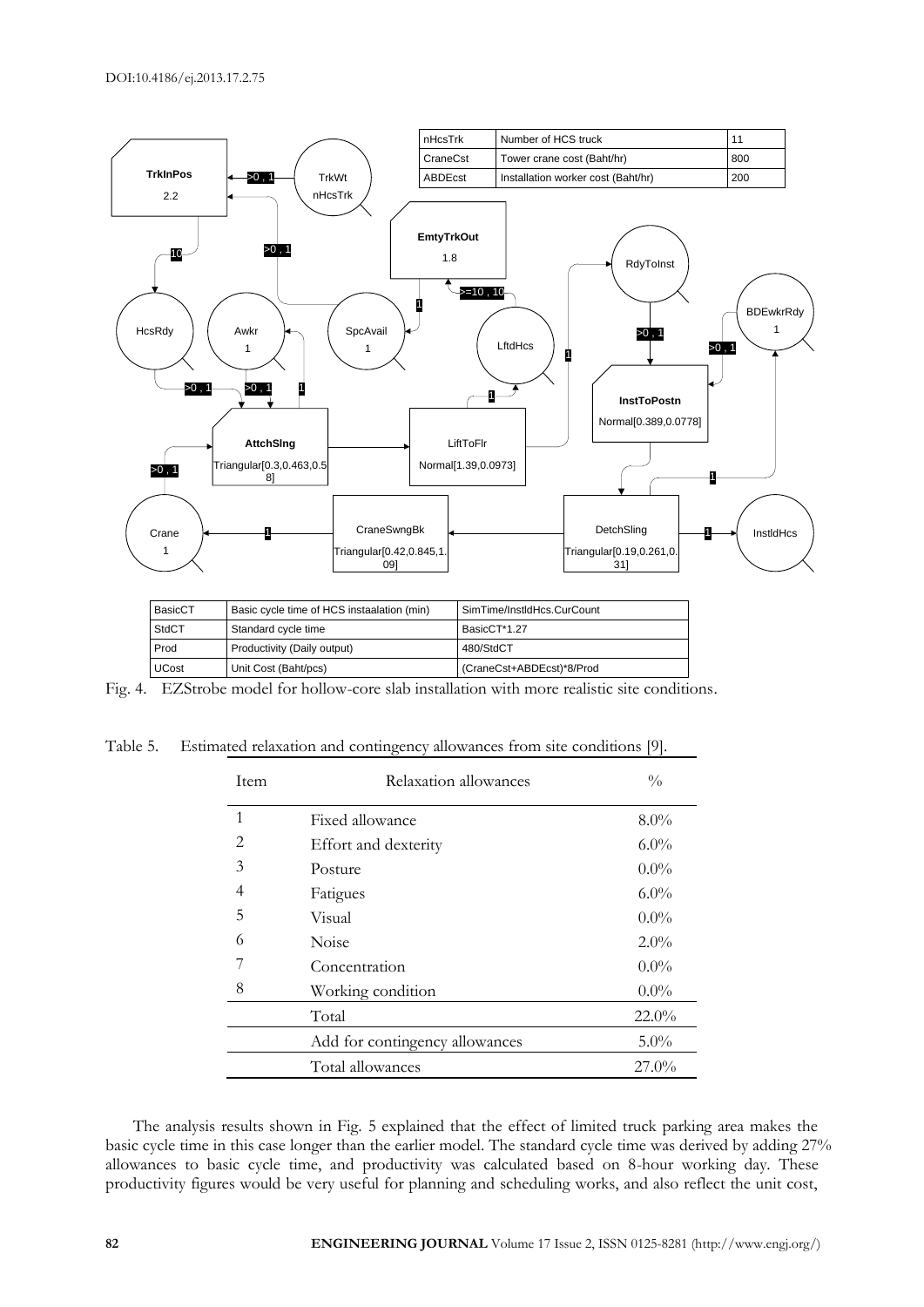which made the project management team realize that his construction crew was making profit or loss to the company.

```
Stroboscope Model HCS-Install-model-04-(11trucksx10pcs).vsd (564940032)
** Model input parameters **
Number of HCS truck
                                  : 11: 800Tower crane cost (Baht/hr)
Installation worker cost (Baht/hr): 200
** Calculated results after simulation **
Basic cycle time of HCS installation (min): 3.49316
Standard cycle time(min)
                                          : 4.43632Productivity (pieces/day)
                                          : 108.198Unit Cost (Baht/pcs)
                                          : 73.9386: 779.025Productivity(sq.m./day)
Description
                                          : 0
```
Fig. 5. Results from EZStrobe simulation system for 11 trucks case.

#### **4. Conclusion**

This research's objective was to evaluate the EZStrobe simulation system as a tool in productivity analysis by selecting precast concrete hollow-core slab installation work as a case study. The results, in term of basic cycle time and idle time percentages, from simulation had been compared with conventional deterministic method, Multiple-Activity-Chart model, which validate that EZStrobe model could well represent the construction process. After that, the researcher had reconstructed an extended EZStrobe simulation model to reflect site conditions e.g. the limited space for precast concrete slab truck that only one truck at a time could enter to site, the number of precast concrete slab carried per truck was 10 pieces.

The required results were also formulated in this new model, which showed that basic cycle time for installation work of 200mm  $\times$  900mm  $\times$  8.00m precast concrete slab was 3.49 minutes, standard cycle time was 4.44 minutes, productivity of the given construction crew was 108.20 pieces/day or 779.02 square meter/day, and unit cost was 73.94 Baht/piece. These outcomes were very useful for construction planning and scheduling works, cost estimation, and also in cost control process. Furthermore, the EZStrobe simulation system could give the insight understanding of construction processes for work study and improvement.

After all evaluation, the researcher found that this non-commercial EZStrobe simulation system was very worth using for productivity analysis and also the user-friendly Microsoft Visio© interfaces were truly enhanced the system performances, especially in creating the models. Lastly, the researcher would like to express his gratitude to the authors of this highly efficient tool, EZStrobe simulation system, for their contributions to academicians and research works in related fields.